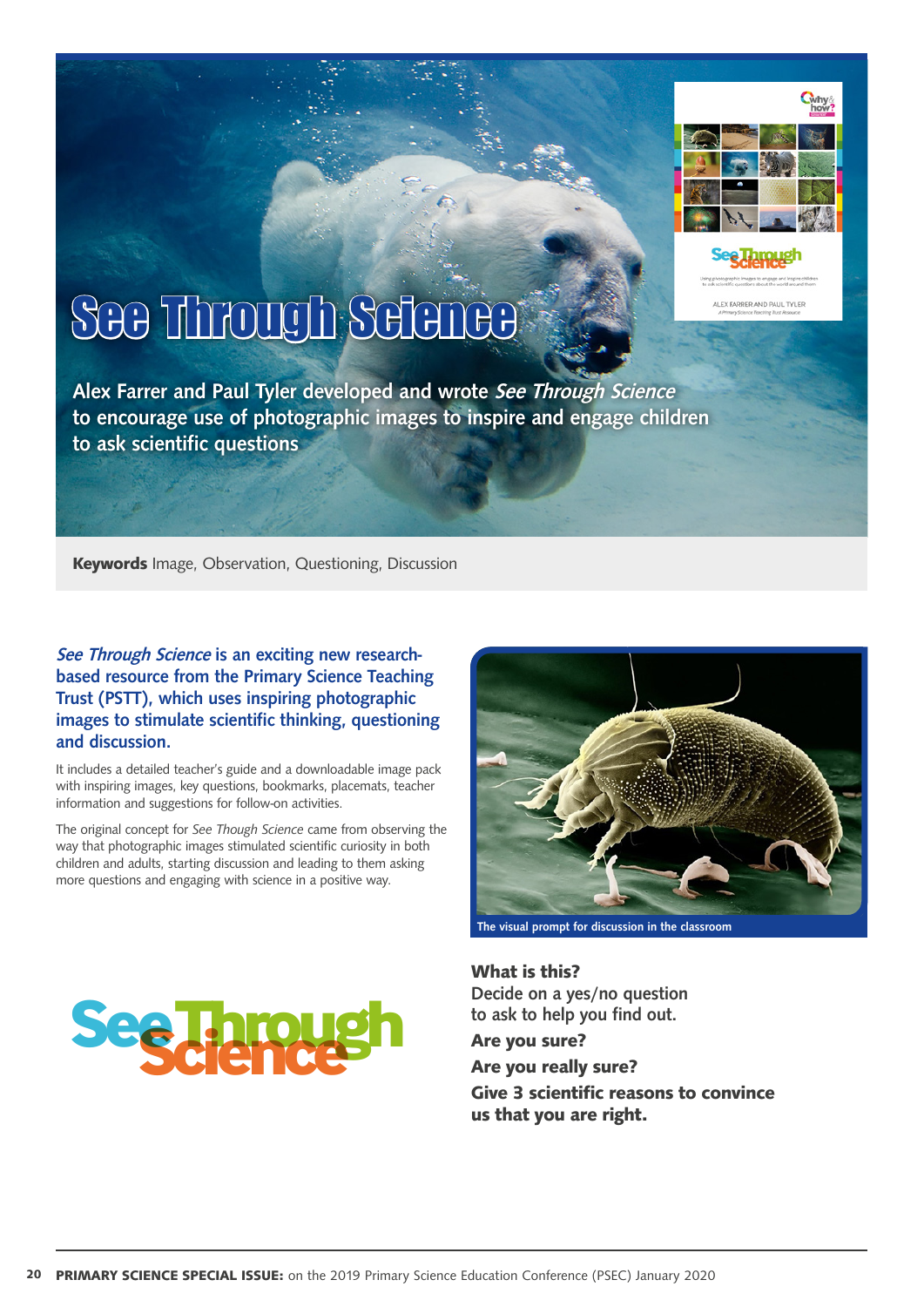# **Developing scientific skills**

### Why observation?

Human beings have an innate curiosity and an ability to communicate and discuss complex ideas. Through our evolution, we have tried to make sense of the world around us, explain its past and predict its possible futures.

We observe things happening around us, often in complete awe, and ask questions... Why does the moon look different every night? How do flowers know when to grow? Where do stars come from? What happens to the water in a puddle?

We find ways to answer our questions, and then ask more questions with increasing complexity to build our knowledge of the world around us. We call this process 'science' and, without it, we wouldn't be where we are today. In simple terms, without observation and questions there is no science, and without science there is no progression in our understanding of how everything around us works, and how it interacts with everything else.

The skills of scientific observation, scientific questioning, discussion and debate need to be taught explicitly. Children then need lots of opportunities to practice their skills and realise that the same process can be applied to just about anything. *See Through Science* brings scientific observation, questioning, discussion and debate together through the use of carefully selected, inspirational images and prompts to support teachers in class.

## Why questions?

Questions are the starting points and foundations of science and, if we are going to continue to develop our understanding of pretty much everything, we need more people asking more questions (Chin & Osborne, 2008). Research suggests that, on average, teachers ask

between 300 and 400 questions a day, whereas children ask one content-related question a week (Graesser & Person, 1994; Levin & Long, 1981). What is it like in your classroom? How can you encourage your children to ask more questions?

The starting point for improving questioning in class is developing a safe environment and classroom ethos where children are happy to ask questions without fear. Some direct instruction and good modelling of asking good questions is needed, as well as repeated opportunities for the children to formulate their own questions in different contexts.

Modelling how to rephrase questions so that there is a measurable aspect to them will help children to generate investigable questions themselves. From these, they can then make hypotheses and predictions based on their observations and prior knowledge.

## **Good scientific questions:**

- have real answers. The answer can be as simple as 'yes' or 'no', or it can be more detailed;
- are testable. You can do an experiment or take measurements to find the answer;
- are linked to a prediction or a hypothesis. This does not have to be correct; sometimes the investigation you carry out will show that your hypothesis is false; and
- are interesting!

# Using See Through Science

There are two parts to *See Through Science*: the Teacher's Pack and the Image Pack. The Teacher's Pack contains a detailed guide to using the resource, as well as the rationale for the design and all the research behind it. There are examples of how teachers have used it in practice and additional activities for building pupils' observation and questioning skills.

The downloadable Image Pack contains fifteen high-resolution images that cover a wide range of areas of science. They are only loosely curriculum-linked, so teachers have flexibility in how and when to use them and they can also be used in a number of countries.

A copy of each image is provided without a question attached. This might be displayed when children are coming into class so that they can be intrigued and come up with their own questions and ideas. As teachers overhear initial discussions and get an idea of children's thinking, they may well identify misconceptions and ideas for future lessons.

A copy of each image is also provided with a key question to use in class or in assemblies, so that the teacher can support the children to develop their questioning and discussion skills



An example of an image without any additional information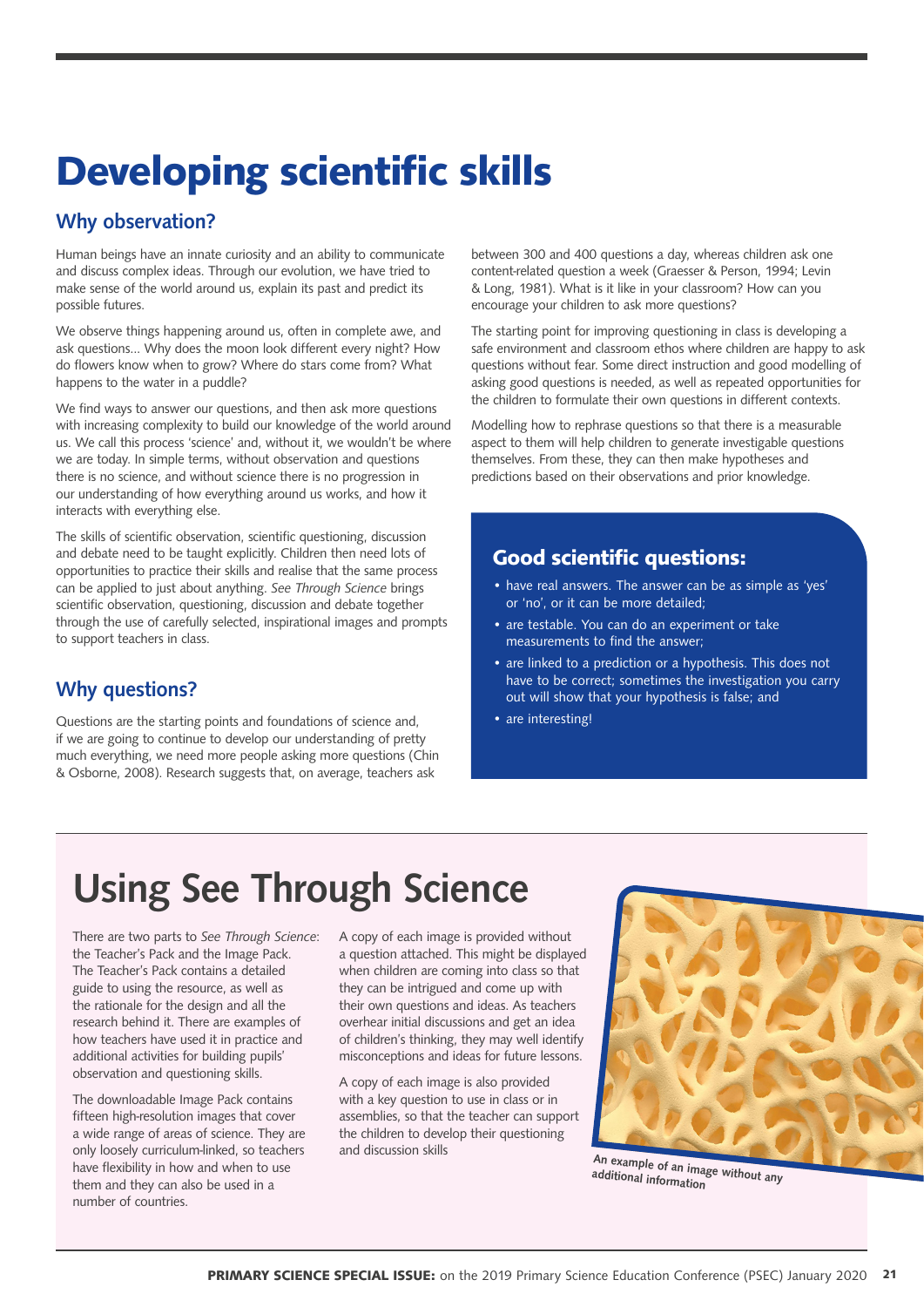

Examples of key questions include:

- Which is the odd one out?
- Which 5 scientific words would you choose to go with this photo?
- What are the differences between these two images?

A copy of each image that can be used without teacher support is also included, for example, for use in the lunch queue, in the playground, on the school website, in newsletters or where parents are waiting to collect their children at the end of the day.



An example of an image and text that can support learning in and around the school *Some See Through Science* users have encouraged the use of post-it notes or whiteboard pens to gather children's ideas.



and thoughts about the images

There are additional support resources in the Image Pack: printable placemats and science vocabulary bookmarks are designed to support group discussions, either in paper form or by using tablets.



Additional resources, which can be used in a variety of ways to support talk in the classroom

Teacher feedback stated that teachers might be concerned about not 'knowing the answer' and might feel vulnerable about their own scientific knowledge when asked to explain some of the images. Each image is therefore accompanied by a scientific explanation and a

weblink for teachers or children to use to find out more. This is designed to give teachers the confidence to explore the images in a more creative way with the children.



Teacher support is offered through scientific explanations and weblinks

The supplementary questions and follow-on activities are also a key part of *See Through Science*. Each image links to follow-on practical activities, so that teachers can support children to turn their questions into enquiries. The weblinks also help teachers to ensure that the interesting discussions prompted by the photographs lead to hands-on pupil enquiries.

Many teachers already use a wide range of images to support their teaching and these are easy to find with a simple web search. However, having experienced the frustration of looking for that 'perfect' photograph to use, we wanted to give teachers a quick way to find and use inspiring photographs in their science topics.

*See Through Science* gives answers and ideas, opportunities and suggestions to promote science talk in the whole school community, improves questioning and discussion skills in children, and supports teachers in really thinking about how to develop those questioning and discussion skills.

## **Reasons to use See Through Science**

- Ignites children's curiosity
- Increases understanding of contextspecific scientific vocabulary and broadens scientific understanding
- Promotes debate about scientific issues, encouraging children to collect evidence from observations to justify their opinions
- Explores exciting worlds, from the microscopic to inaccessible places on Earth and the far reaches of the Universe
- Encourages precise observation of scientific detail
- Provides opportunities for children to develop their thinking skills
- Grows science capital by developing positive attitudes to science
- Introduces lessons in an intriguing and engaging way, where answers are not immediately obvious
- Assesses prior knowledge and addresses misconceptions that children have about many scientific phenomena
- Develops teachers' confidence to facilitate discussions in science